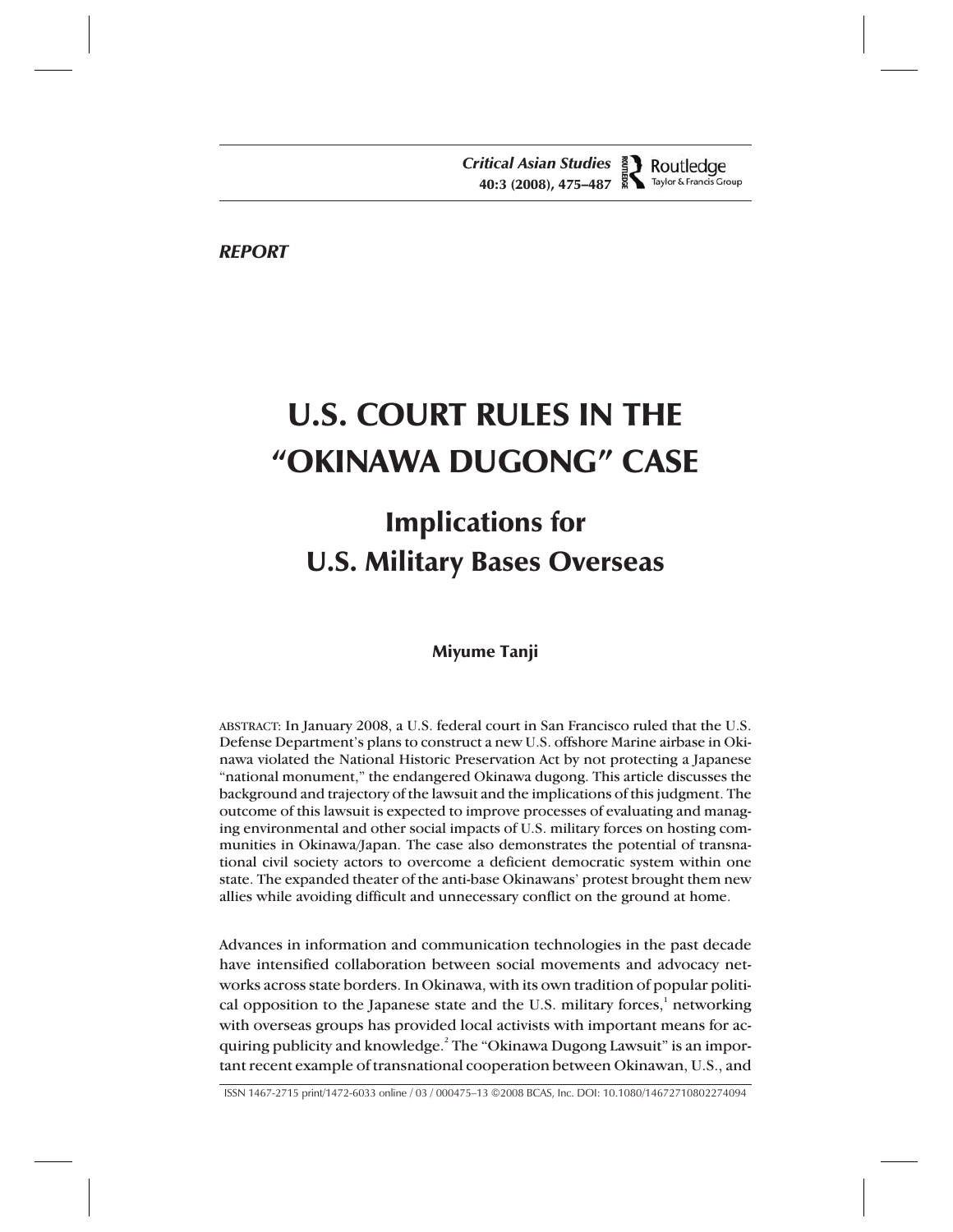mainland Japanese citizens. The direct goal of the legal action was the protection of an endangered species, the Okinawa dugong. It has, however, also been an important part of a long-term antimilitarist, anti-base, and antiwar strategy intended to obstruct the construction of a new U.S. offshore airbase near Henoko, in Nago City, Okinawa. This case requires further explanation from a variety of perspectives, most importantly from the point of view of the local participants. The expanded theater of their protest also brought them new allies while avoiding difficult and unnecessary conflict on the ground at home. This article offers an initial account, based on interviews and secondary materials.

#### **Background**

The dugong protection movement of the Okinawans started at least a decade ago, in combination with the political opposition to the new U.S. Marine airbase construction plan atop the coral reef of Henoko Bay. The construction plan for a new base to take the place of the now more than 60-year-old U.S. Marine's Futenma Air Station came about following the 1995 kidnapping and gang-raping of a 12-year-old school girl by U.S. soldiers in northern Okinawa.<sup>3</sup> As a result of massive protest and international publicity, the two superpowers engaged in a major overhaul of arrangements and a downsizing of U.S. forces in Okinawa, with the establishment of SACO (Special Action Committee on Okinawa). The closure of the Futenma Air Base has been the major item on SACO's agenda.

The immediate origin of the Okinawa dugong case lay more specifically in the setback suffered by the anti-base opposition movement after the 1997 referendum in Nago City.<sup>4</sup> The referendum resulted in the majority vote rejecting the Futenma Replacement Facility in Nago. However, local politicians tendering for the government's financial stimulus packages and subsidies given in exchange for the acceptance of new U.S. military bases especially in and around Henoko have given democracy second place.<sup>5</sup> Tokyo unashamedly targeted Nago City by holding the G7 Summit in Nago, at a cost of 1.3 billion yen. They also set up "the Northern Districts Development Fund," which benefited local municipalities located near the new base. This involved as much as  $\text{\$100}$  million.  $\text{\^{6}}$  In short, the Nago local government ignored the referendum result. Thus, democratic paths closed down at the level of local politics, driven by the logic of political economy of bases and compensation.

Since then, the anti-base activists, including local residents and outside supporters from other parts of Okinawa and mainland Japan, have engaged in raising international publicity on the predicament of the Okinawan environment. The dugongs have been the vulnerable species most threatened by the construction of a new U.S. military base.

<sup>1.</sup> Tanji 2006.

<sup>2.</sup> Yonetani 2004.

<sup>3.</sup> Angst 2001, 243–66.

<sup>4.</sup> Yonetani 2001, 70–95.

<sup>5.</sup> See Miyagi and Tanji 2007.

<sup>6.</sup> McCormack 2007, 163.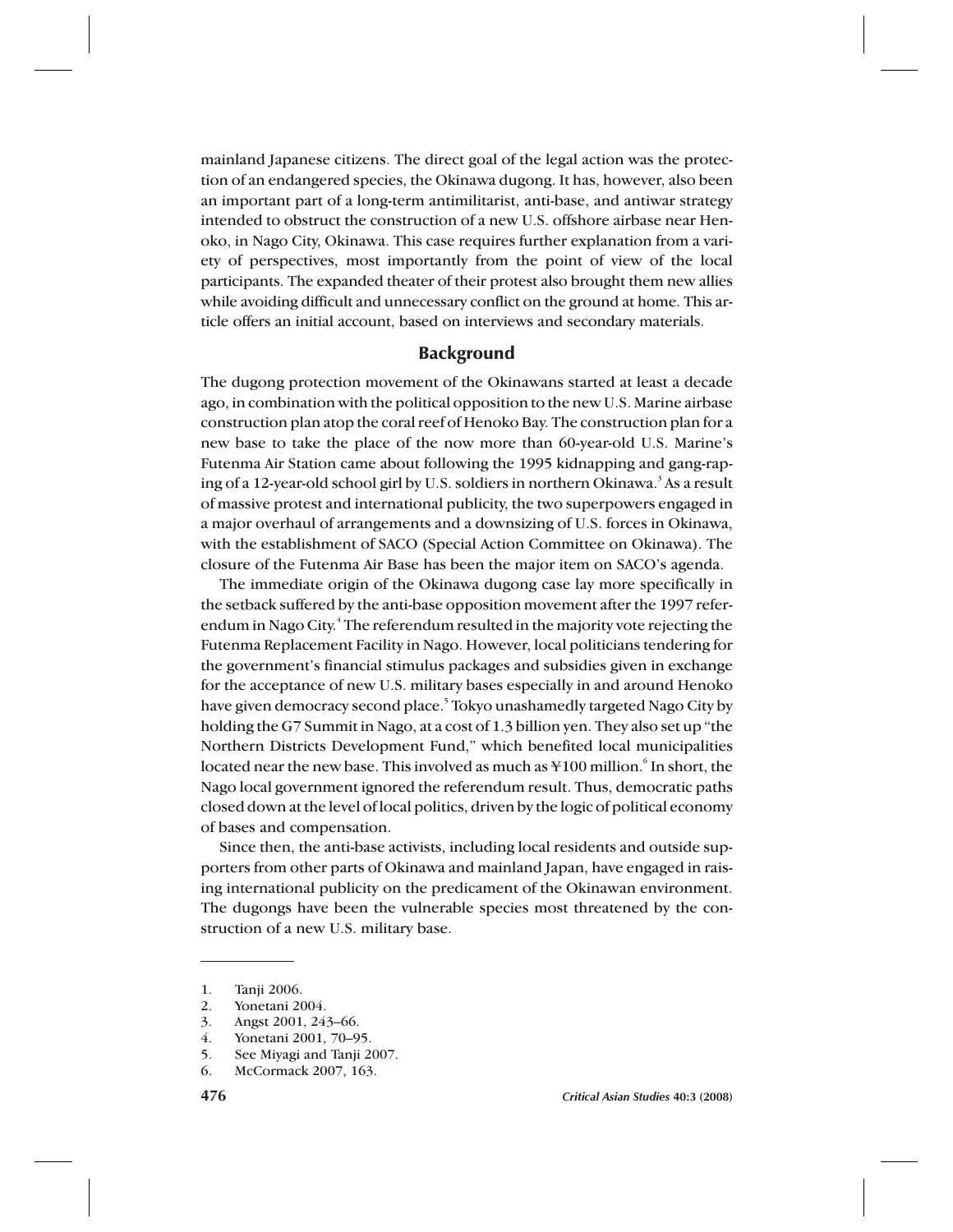

The Japanese Society of Mammalogists has declared that dugongs in Okinawa (pictured here) are "critically endangered" as a result of overfishing and loss of habitat. (Credit: Greenpeace Japan)

In Okinawa and the Ryukyu Archipelago, dugongs traditionally have been harvested, their meat consumed and traded at high values during the Ryukyu Kingdom era. With seriously reduced numbers due to over-fishing and loss of habitat, the dugongs in Okinawa, as elsewhere, have been judged as "critically endangered" by the Japanese Society of Mammalogists.7 Their whereabouts and precise numbers were not known before November 1997. Then, an investigator sighted a dugong swimming in the coastal area during the preliminary coastal investigation for the construction of a new U.S. Marine base conducted by the Japanese government off the shore of Henoko hamlet on the northeast coast of Okinawa Main Island.8 Local and international environmentalist nongovernmental organizations (such as WWF Japan) raised the concern that the land reclamation required by the construction of the new airbase would put an end to the survival of the already endangered dugong and the sea grass on which they fed. An estimated fifty dugongs still live near the coast around Okinawa Main Island. Multiple citizens' groups in Okinawa are actively involved in dugong conservation, including Jugon hogo kikin (Dugong Conservation Fund), Dugong Campaign Center Okinawa, and Hokugen no jugon o mimamoru kai (Association to Protect Northernmost Dugongs).

The construction of the Futenma Replacement Facility, estimated to take at least fifteen years, if all goes well, has been stalled for more than a decade. This is due to technical difficulties and firm positions taken by the local governments, including conservative Okinawa governor Inamine Keiichi; it should be

<sup>7.</sup> According to a UNEP report, "the Government of the Ryukyus, which was under U.S. occupation at that time, listed Okinawa dugongs as a natural monument in 1955." See Marsh et al. 2002.

<sup>8.</sup> Hanawa 2002, 115.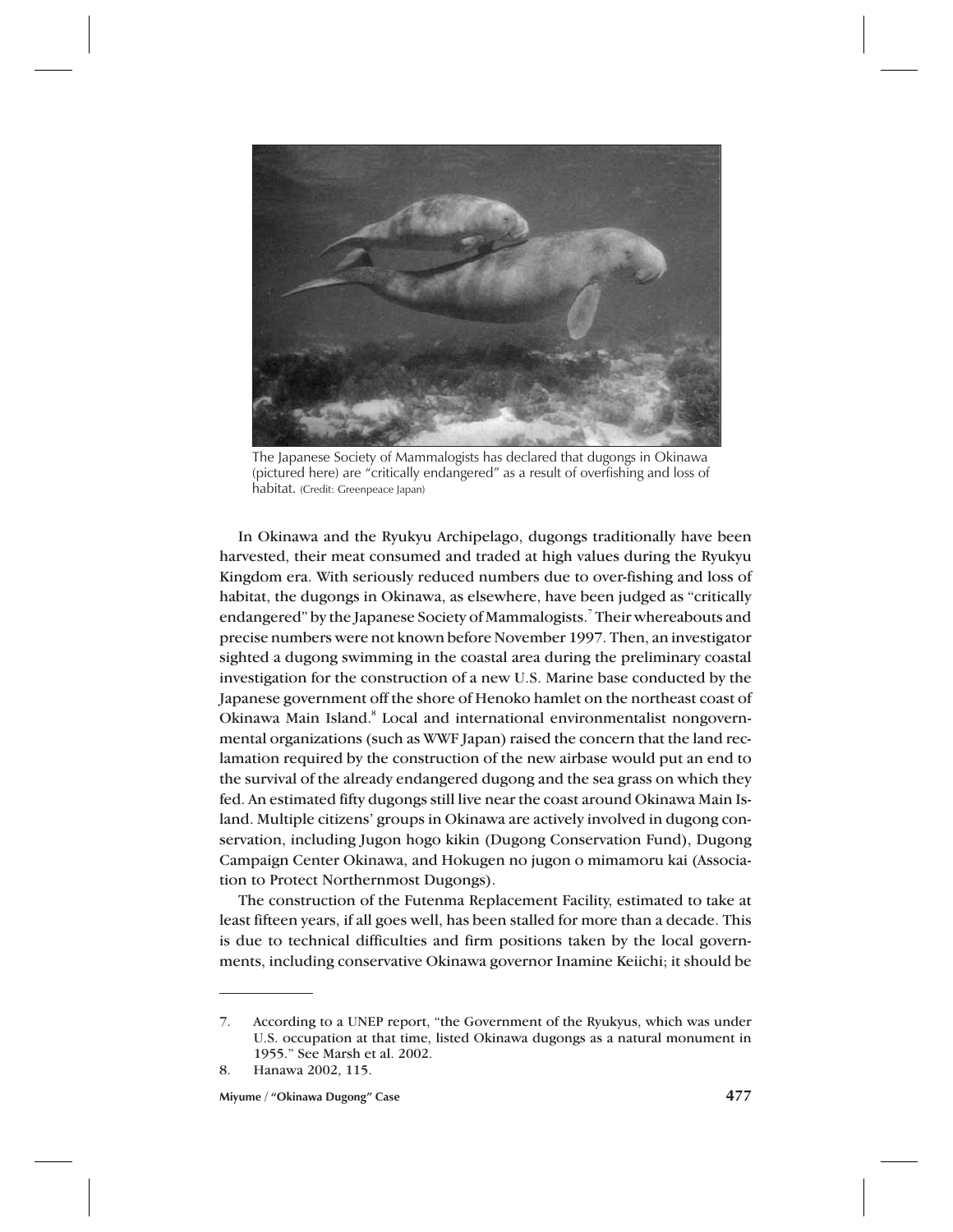

Oura Bay. According to the "Roadmap for Realignment Implementation" drafted by the U.S. and Japanese governments, the proposed runway would extend into Oura and Henoko Bays, involving land reclamation of a coastal area more than twenty meters deep. (Credit: all photographs by author unless otherwise noted.)

noted, however, that the civil disobedience actions of local protestors had challenged the government of Japan as never before by blockading the drilling investigation in Henoko Bay's shallow reef area. This forced the U.S. and Japanese governments to give up this construction site in 2005.<sup>9</sup>

Since 2005, the construction plan for the replacement airbase has been altered. In May 2006, the governments of Japan and the United States agreed on the current V-shaped airfield plan. According to the two governments' "Roadmap for Realignment Implementation" (Roadmap), the proposed runway will extend into Oura and Henoko Bays. This plan would require land reclamation of a coastal area that is more than twenty meters deep. Makishi Yoshikazu, an Okinawan architect-activist, has pointed out the possibility that a new pier would be constructed here; the depth of water would make it possible for a nuclear aircraft carrier to berth.<sup>10</sup> Oura Bay is also a site where dugongs graze on beds of sea grass.

Significantly, international conservation campaigns and the recent legal action in San Francisco have developed alongside continuous local citizens' protests and disobedience. The Japanese Defense Ministry and its contractors have attempted to begin construction work on the Futenma Replacement Facility in Henoko Bay, under the guise of "investigation." Likewise, the preparation for helipad construction has started in the remote forest of Takae district, located in Higashi village (home to some 150 residents), farther north of Henoko. The local anti-base citizens continue their encampment, sit-ins, and blockades in the ocean of Henoko and in front of the U.S. Marine Corps facilities in Takae. These actions have often involved intense altercations with the police and contract in-

<sup>9.</sup> See McCormack 2007, 164–65.

<sup>10.</sup> See Makishi 2006.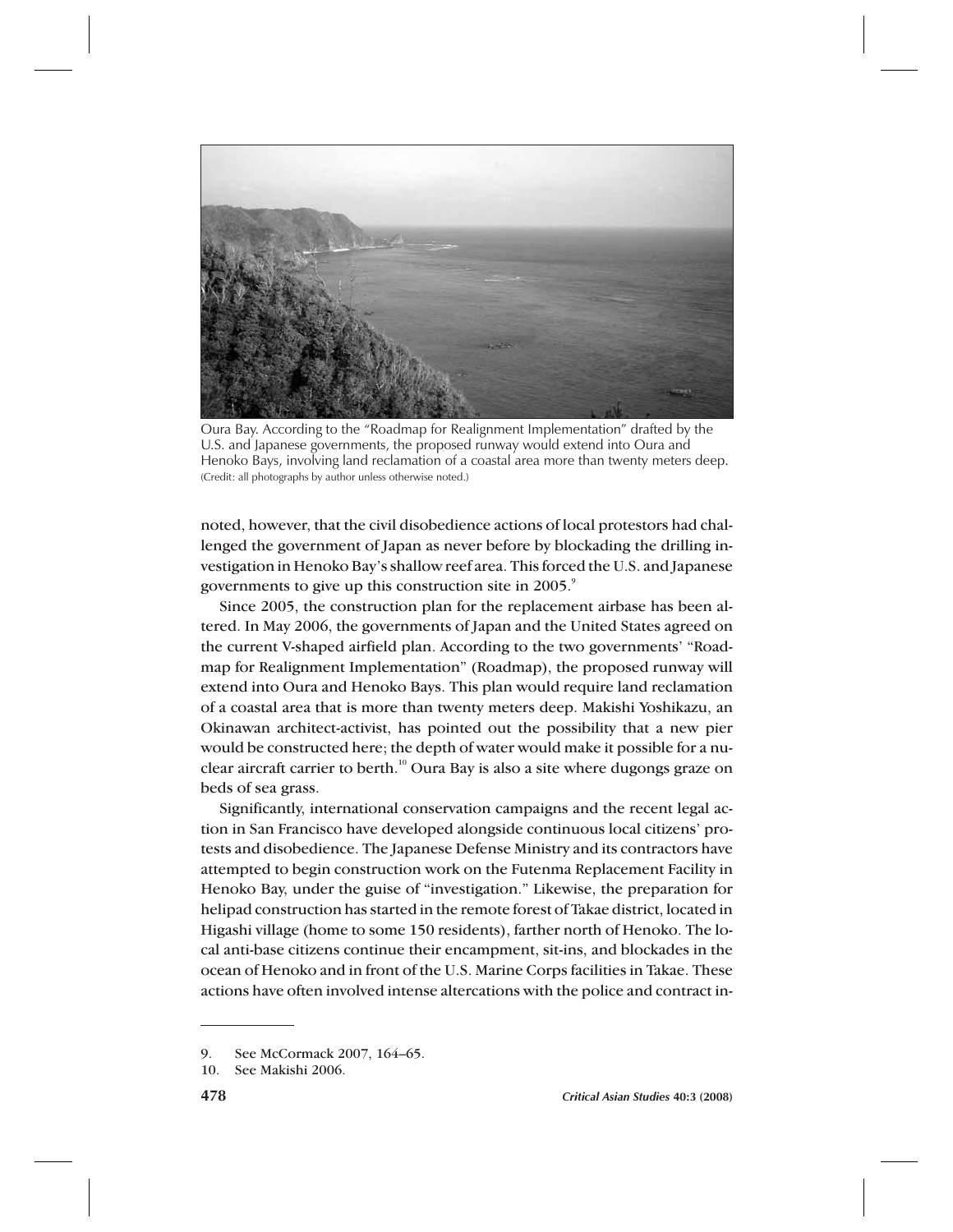vestigators. The round-the-clock sit-in in Henoko has continued unbroken for more than four years, supported only by the scarcest of human and financial resources.

#### Building Transnational Support Networks

Local activists have obtained support from international environmental NGOs such as WWF Japan and Greenpeace. (Anti-base activists in South Korea, Puerto Rico, and other places have been campaigning against the local presence of U.S. military forces.) Activists have also appealed to the World Conservationist Union (commonly known as IUCN): In 2000, delegates from Okinawa attended the IUCN Congress in Amman, Jordan, to lobby, network, and help to draw up IUCN resolutions on the protection of the Okinawa dugong. The IUCN resolution urged the U.S. and Japanese governments to adopt policies for the protection of the dugong. $11$ 

Okinawan-U.S.-Japanese transnational legal action is a product of long-term planning and trust building through repeated visits and face-to-face meetings. The internet and electronic communication have definitely helped, however much "on-line networks cannot…be automatically understood as proxies for off-line networks."<sup>12</sup> The IUCN congresses have been one of the venues where the Okinawan activists have met and established connections with overseas environmentalist groups.

It was at an event in Naha, Okinawa, that the idea of taking the U.S. Department of Defense (DoD) to court was first discussed in March 2003: at the first international workshop on the "military and the environment" held by the coalition of Okinawan environmentalists, Okinawa Kankyō Nettowāku (Okinawa Environmental Network). While preparing for this workshop, one of the group's members learned about the Center for Biological Diversity's 2002 lawsuit on the internet. The NGO, based in northern California, had succeeded in stopping the U.S. Air Force's live-fire raid training on a migratory bird habitat in the northern Mariana Islands.<sup>13</sup> Earlier, in 2000, a mainland Japanese lawyer had suggested a dugong-related lawsuit against the Henoko airbase construction, based on the U.S. government's Endangered Species Act.

After the terrorist attacks of 11 September 2001, however, environmentalist attorneys in the United States became wary of cases that might induce the U.S. government to nullify the Endangered Species Act. At the time, the U.S. govern-

<sup>11.</sup> Although Japanese and U.S. delegates to the IUCN abstained and refused to be bound by the resolution, "the IUCN resolution was still instrumental in securing local, national and international publicity, and in highlighting the environmental impact of the planned base." In 2001, "the Ministry of Environment unofficially announced that they would list the dugong as an endangered species and look at the possibility of setting up a dugong sanctuary." (See Marsh et al. 2002, 44.)

<sup>12.</sup> Gillan and Pickerill 2008, 64.

<sup>13.</sup> The case halted the "illegal killing of migratory birds at Farallon de Medinilla in the Northern Mariana Islands, home to more than a dozen migratory bird species" in violation of the Migratory Bird Treaty Act. See http://www.biologicaldiversity.org/ programs/international/pacific\_islands.html; accessed 16 June 2008.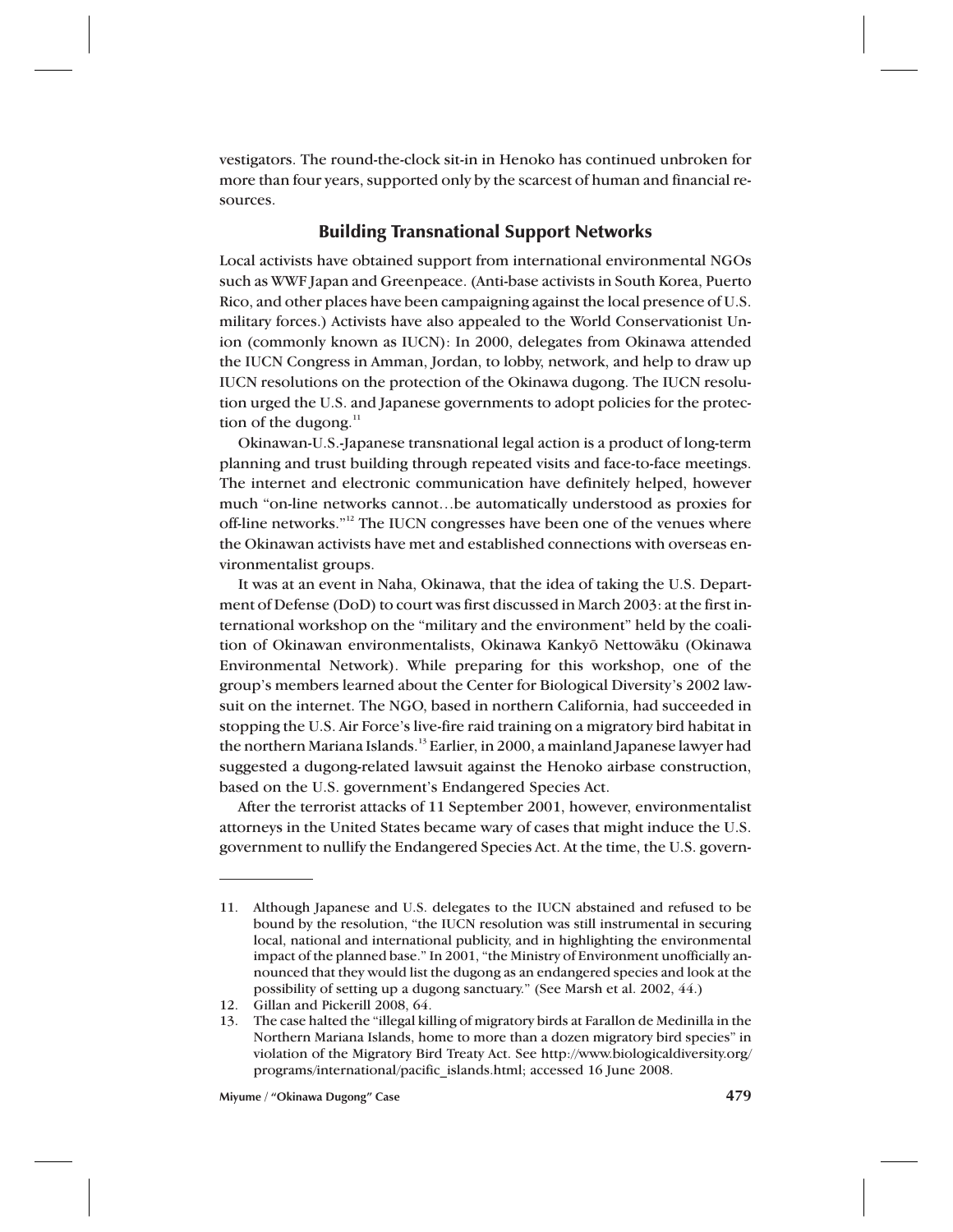ment showed its readiness to forego protection of civil rights in all areas that they thought might conflict with anti-terrorist measures. Thus, the 2002 case on the internet instantly caught the eye of the Okinawan environmentalists. Consequently, a Center for Biological Diversity member, Peter Galvin, was invited to the aforementioned 2003 workshop in Naha. Galvin spoke on a panel on "conservation laws in the U.S. and dugong protection." Activists and conservation specialists from Okinawa and mainland Japan were present as well. In his talk Galvin suggested the possibility of a case drawing on the U.S. National Historic Preservation Act (NHPA). At that point, the not-for-profit environmental attorney organization Earthjustice, also based in northern California, became involved by representing the environmentalists' case.<sup>14</sup>

### Trajectory of the Lawsuit

In September 2003, a case was filed in the San Francisco Federal Court, with the Okinawa dugong as the primary plaintiff, along with three individual Okinawan citizens and six NGOs. From Okinawa came the Save the Dugong Foundation, the Dugong Network Okinawa, and the Committee against Heliport Construction/Save Life Society; from the United States, the Center for Biological Diversity and the Turtle Island Restoration Network; and from mainland Japan, the Japan Environmental Lawyers Foundation. The plaintiffs demanded the construction of the new offshore airbase be cancelled on the grounds that the "DOD has approved the 2006 Roadmap, including plans to construct the Futenma Replacement Facility, without having taken into account the effects of the facility on the Okinawa dugong."15 The plaintiffs argued that the new U.S. airbase construction violated the 1966 NHPA, which bans any U.S. government projects, including overseas, that would harm properties of historical and cultural significance. Dugongs are listed as a "natural monument" on the Japanese Register of Cultural Properties, and Japan's Law for the Protection of Cultural Properties prohibited any disturbance of their habitat. The court order issued on 2 March 2005 declared that the Okinawa dugong did indeed constitute historically significant "property," rejecting the DoD's claim that it did not.<sup>16</sup> Thus the court case became the first NHPA application to a U.S. government project abroad.<sup>17</sup>

The federal court addressed other crucial questions such as whether or not the construction of the Futenma Replacement Facility was actually a DoD undertaking. The DoD has argued that the project was entirely the Japanese government's responsibility. Another question turned on whether or not the DoD had "taken into account the effects of the Futenma Replacement Facility on the Okinawa dugong," as the NHPA required.<sup>18</sup> At this stage, the court withheld judgment.

<sup>14.</sup> Email communication, Makishi Yoshikazu, May 2008.

<sup>15.</sup> U.S. District Court Northern District of California 2008, 12.

<sup>16.</sup> On 17 May 2004, the DoD attempted to dismiss the case "for failure to state a claim and for lack of subject matter jurisdiction" (U.S. District Court Northern District of California 2008, 7.)

<sup>17.</sup> *San Francisco Chronicle,* 3 March 2005.

<sup>18.</sup> U.S. District Court Northern District of California 2008, 7.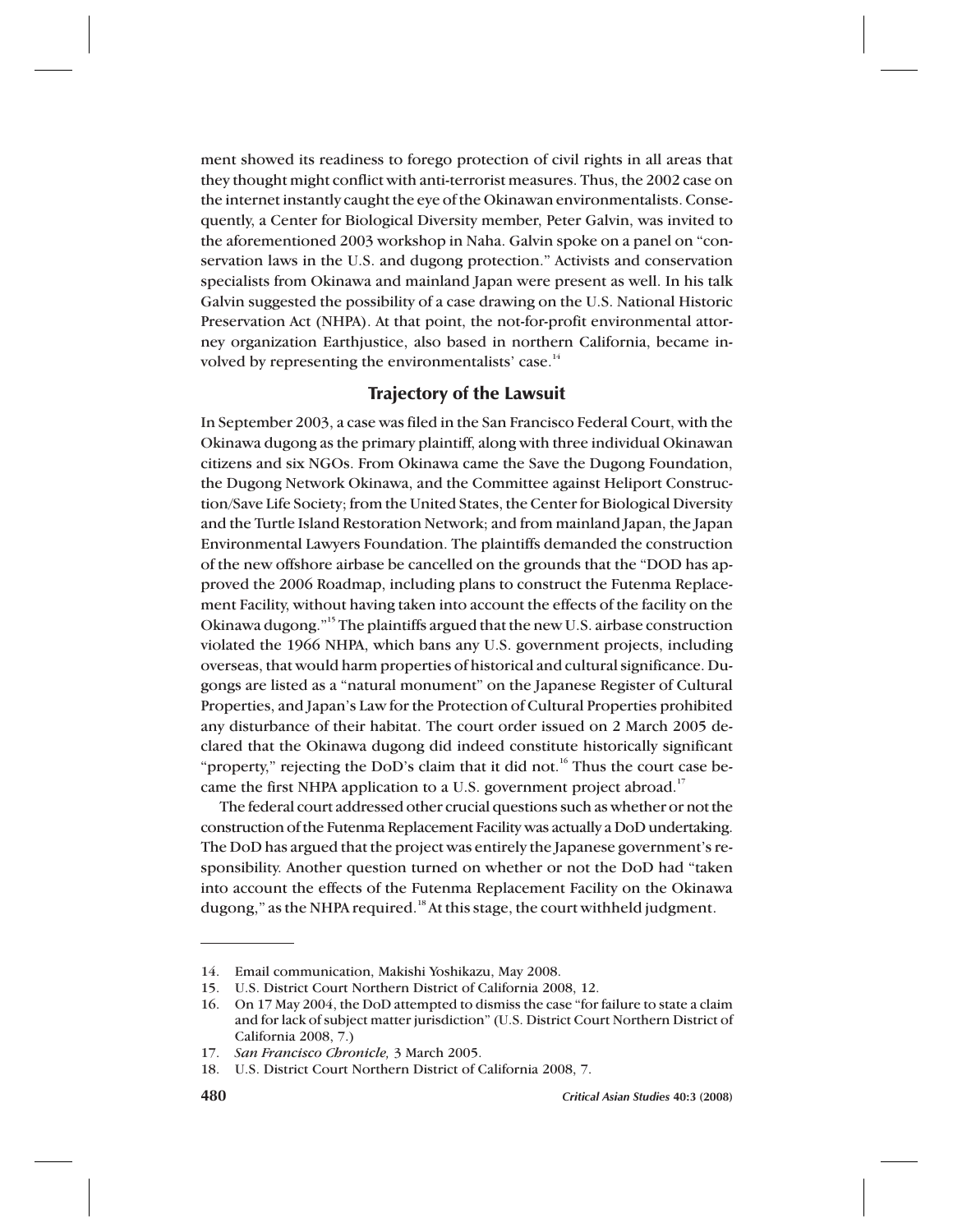Following the 2005 court order, the DoD "compiled four separate administrative records, each covering a different aspect of the planning effort for the replacement facility."19 As a result, the public became aware of previously undisclosed information including specific details about the construction plan. For example, the Japanese Ministry of Defense's reports on the Roadmap and the Futenma Replacement Facility never mentioned the construction of extra facilities such as a military pier and an ammunition loading area. It had also been stated that aircraft would not conduct low-altitude flights that would damage the quality of life of residents who live near the base. DoD documents submitted to the court revealed the plan for these extra facilities, as well as its approval of low-altitude aviation over residential areas around the airfield if strategically necessary. As a result of the court order, the activists learned not only that the locals had never been consulted about such important matters, but that they had also been deceived: the mayor of Nago's acceptance of the V-shaped runway plan was influenced by the Japanese government's assurance that there would be no low-altitude flights.

The federal judge closed the case on 23 January 2008, ruling in favor of the plaintiffs. The court ruled that the Futenma Replacement Facility was essentially a DoD undertaking inasmuch as "the Roadmap is the final agreement between the United States and the Government of Japan marking the consummation of years of negotiation and planning."<sup>20</sup> Most significantly, the court ruled that the DoD had violated the NHPA by not taking into account the effects of the Futenma Replacement Facility on the dugong.<sup>21</sup> In the words of one newspaper report, the judge "sided with American and Japanese environmentalists who argued that plans to relocate the Futenma Air Station would threaten the dwindling number of dugong that lived in the sea grass beds around the island."<sup>22</sup> The U.S. judicial system has established that the responsibility to protect the endangered species in Okinawa falls onto the U.S. Department of Defense.

In closing the case, and to help give effect to its rulings, the court ordered the DoD

within ninety (90) days...to submit to the court documentation describing what additional information is necessary to evaluate the impacts of the Futenma Replacement Facility on the dugong; from what sources, including relevant individuals, organizations, and government agencies, the information will be derived; what is currently known or anticipated regarding the nature and scope of Japan's environmental assessment and whether that assessment will be sufficient for meeting defendants' obligations under the NHPA.<sup>23</sup>

In April 2008, the DoD submitted a document to the court explaining that it had basically adopted the Environmental Impact Assessment (EIA) conducted

<sup>19.</sup> Ibid., 23.

<sup>20.</sup> Ibid., 14.

<sup>21.</sup> The relevant portion of the NHPA requirements is section 402.

<sup>22.</sup> Associated Press 2008.

<sup>23.</sup> U.S. District Court Northern District of California 2008, 45.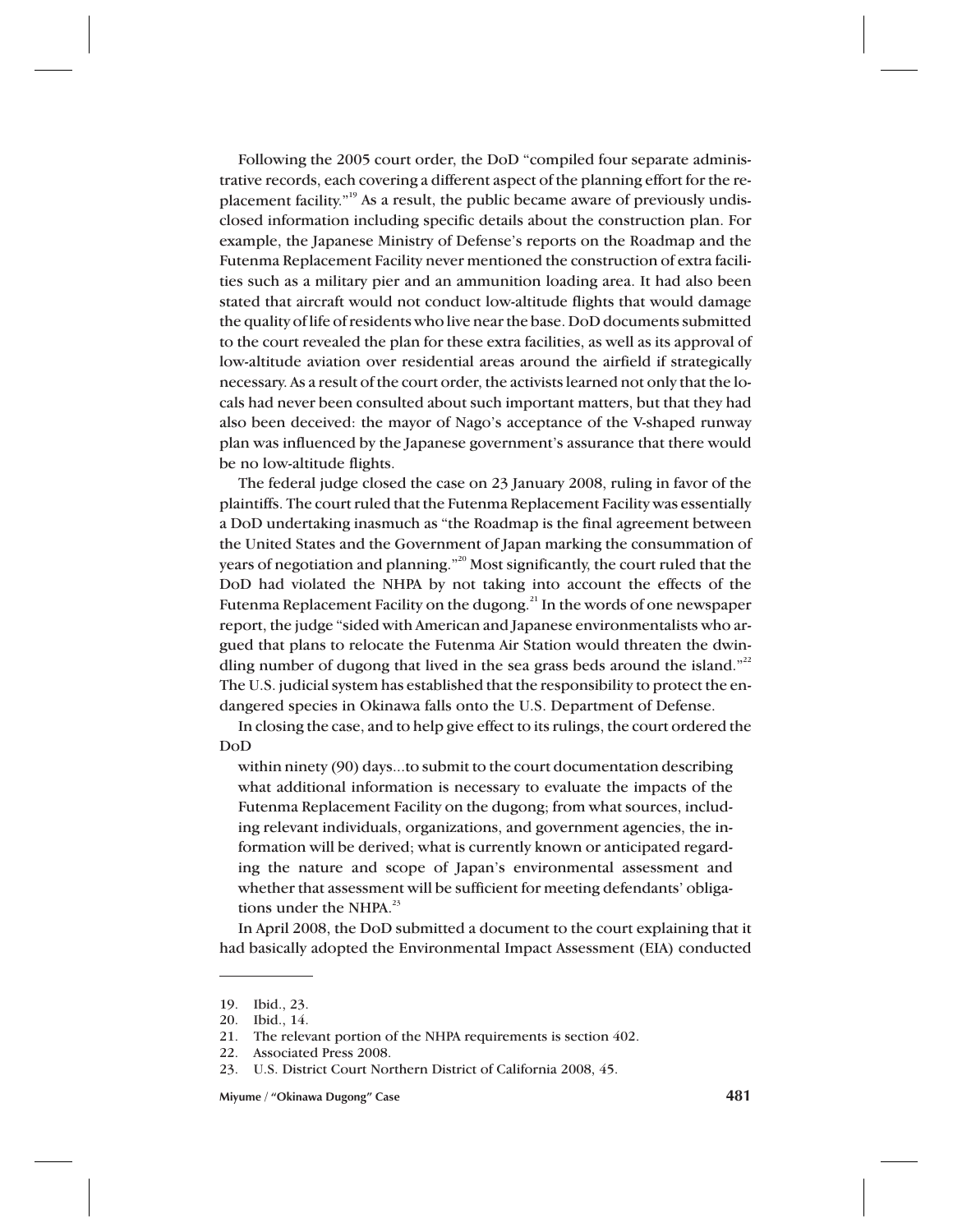by Japan's Defense Ministry. However, the DoD document also pointed out that the Japanese assessment had not specified the effect of the plan in relation to the survival of dugongs and their habitat. Importantly, the DoD document also indicated that it would require the government of Japan to come up with feasible methods to curtail destructive impacts of the airbase construction on the dugong habitat. Furthermore, it documented the DoD's commitment to continue researching the impacts of the detailed designs and operational methods of the new base on the dugongs. The DoD declared it would also consult local stakeholders and dugong specialists worldwide.<sup>24</sup> The local Okinawan community of protesters and activists received news of the outcome of this case with great enthusiasm.

#### Activism across State Borders: Implications

As an Earthjustice lawyer has observed, the court case alone will not be able to stop the construction of the Futenma Replacement Facility in Henoko.<sup>25</sup> But whatever happens, the dugong court case sets a significant precedent for a number of reasons.

First, the case established that a U.S. military project in Okinawa (and such projects elsewhere in Japan) must follow the same rigorous U.S. legal standards that apply in the United States. This example upsets the "double standards" applied to a range of the U.S. military forces, facilities, and their operations in Okinawa/Japan. For example: the U.S. Marine Corps Air Station currently in operation in Futenma (in Ginowan City) is in a location that would not satisfy its home country's safety standards. According to the DoD's Air Installation Compatible Use Zones (AICUZ) program, areas within 4,500 meters of both ends of the runway are "Accident Potential Zones" and are not suitable for residential structures, schools, hospitals, and cultural facilities. Yet, in Futenma, densely built schools and houses fill the Accident Potential Zones.<sup>26</sup> This air station, which has been operating for more than sixty years, has been the scene of numerous accidents and crashes, most notably in 1956 (a primary school) and in 2004 (a university campus). In the case of the primary school, a U.S. jet fighter hit the Miyanomori Primary School, killing 17 and injuring 121 (many of them local children). Since 1972, aircraft have crashed no less than fifty times.<sup>27</sup>

The DoD's AICUZ program is designed to ensure the safety and comfort of residents living around U.S. military airfields, but the problem is that the program applies only to "air installations of the Military Departments located within the United States."<sup>28</sup> This application of double standards reveals Okinawa's status as a military colony, as many local residents see it. In this sense, Chalmers Johnson observes that Okinawa represents a hotspot where privileges are granted to the U.S. military at the expense of the safety and human

<sup>24.</sup> *Okinawa Taimusu,* evening edition, 25 April 2008.

<sup>25.</sup> *Okinawa Taimusu,* 21 April 2008.

<sup>26.</sup> Ginowan Shiyakusho Kichi Taisakubu Kichi Shougaika 2006.

<sup>27.</sup> Tanji 2006, 79, 162.

<sup>28.</sup> For example, see Randolph Air Force Base 2008; Department of Defense 1977.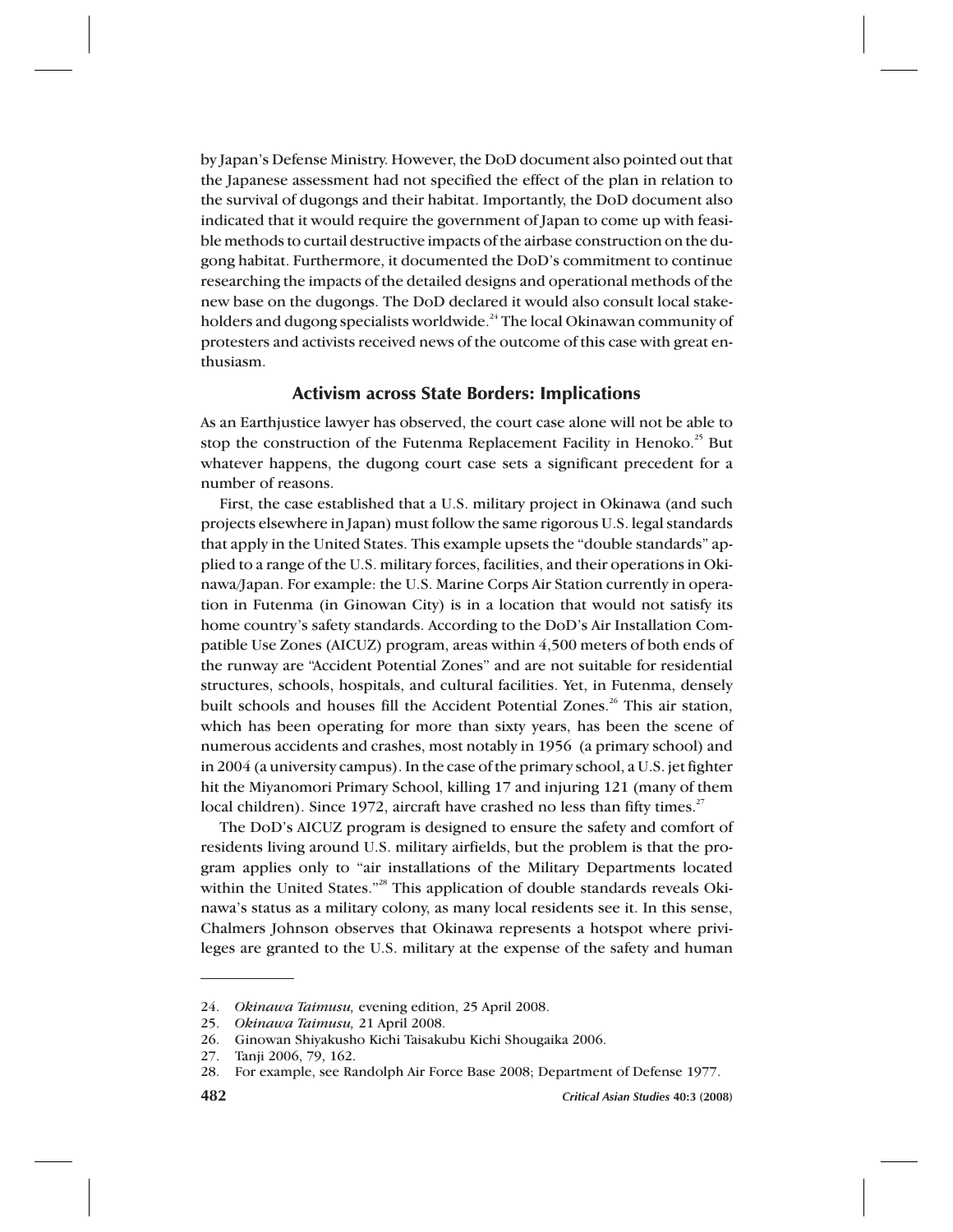

Scene at the Takae protest camp. "[L]ocal anti-base citizens continue their encampment, sit-ins, and blockades in the ocean of Henoko and in front of the U.S. Marine Corps facilities in Takae."

rights of the local residents. This is an arrangement, he argues, that might upset the stability of U.S. hegemony and the web of alliances in the Asia-Pacific region.<sup>29</sup> As a result of the dugong case, the discrepancy between U.S. and Japanese standards in military-community relations was judged illegal by a U.S. court for the first time.

Second, the Japanese Defense Ministry's EIA has, for the first time, been put under rigorous scrutiny by U.S. law. This could drastically change the quality of assessments conducted by Japanese government departments. These assessments have long been criticized as nonresponsive to the public's environmental concerns. The U.S. court order rendering the DoD responsible for the effects of the Futenma Replacement Facility on the Okinawan dugong means that the DoD must also see that the EIA addresses detailed specifications and functions of the planned facility that take into account the protection of endangered dugong. In fact, the court demanded the translation of the detailed procedures and methods of Japan's EIA of the construction of the Futenma Replacement Facility. Now that assessing threats to the endangered dugong is clearly the DoD's responsibility under NHPA, it is highly unlikely that the new construction plan will be judged safe as a dugong habitat.<sup>30</sup>

This lawsuit is expected to contribute to more transparent processes of evaluating and managing environmental and other social impacts of U.S. military bases on the hosting communities in Okinawa/Japan. Furthermore, the federal court order will put increased pressure on the government to reflect the feedback of local residents to such processes.

**Miyume / "Okinawa Dugong" Case 483**

<sup>29.</sup> Johnson 2000; Johnson 2006.

<sup>30.</sup> Yoshikawa 2008.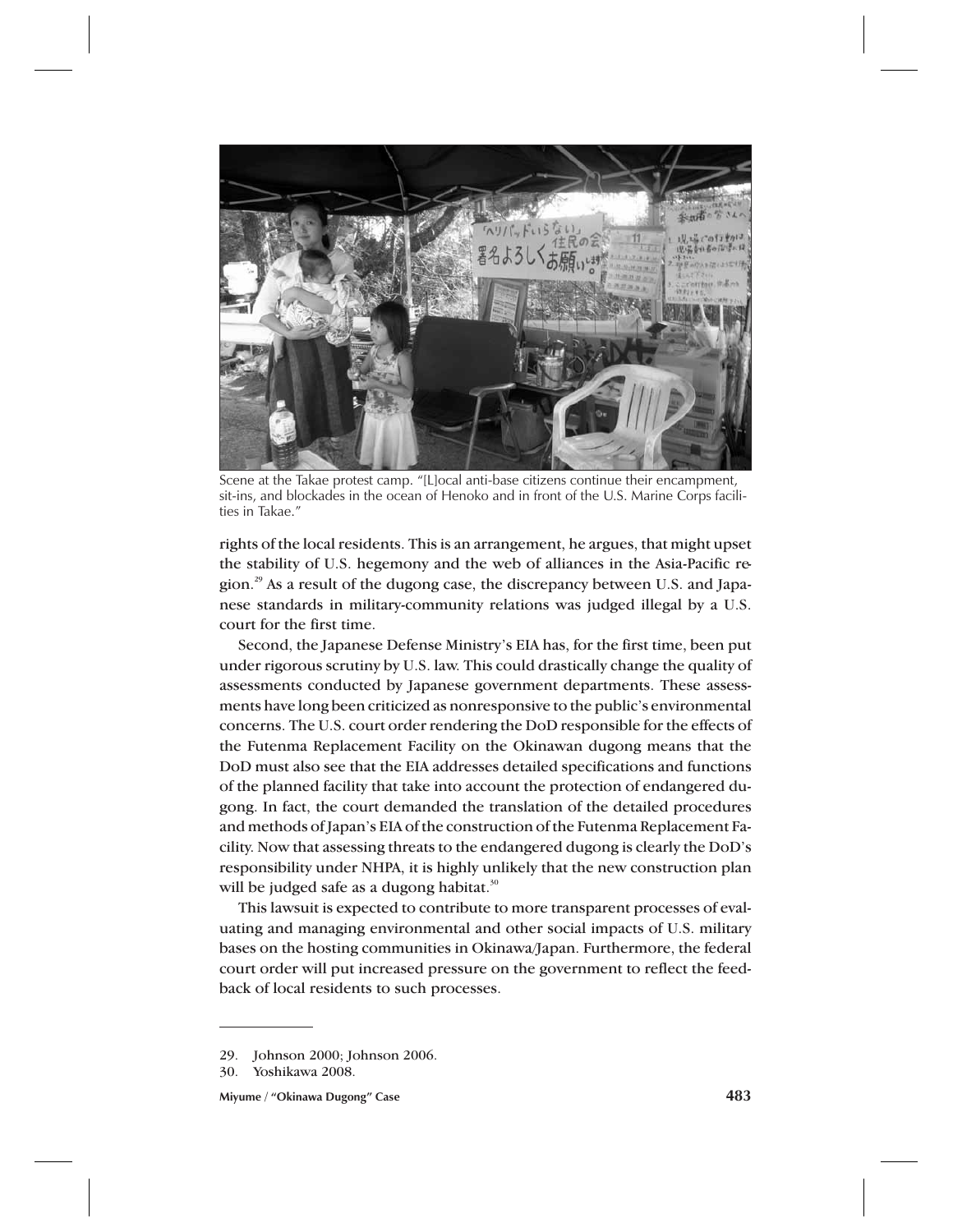

A Japanese Coast Guard vessel (foreground) challenges protesters who were trying to stop illegal scientific investigators being carried out in Henoko Bay in mid May 2007 by Defense Ministry contractors. (Credit: *Mainichi Shinbun,* 18 May 2007. Used with permission.)

It is hard to know, however, whether this new pressure on Japan's EIA has come early enough in light of the fact that Japan's Defense Ministry has already begun construction work for the Futenma Replacement Facility in Henoko and Takae (as noted above). According to the Environmental Impact Assessment Law,<sup>31</sup> the Defense Ministry is supposed to make the assessment methods available to public scrutiny and revise them if public opinion deems this necessary. When the assessment method document was made public in August 2007, the plaintiffs in the dugong case informed members of the Okinawan Environmental Impact Assessment Evaluation Committee about elements missing from this document, namely, the DoD's plan to build additional facilities (e.g., the pier and the ammunition loading area) and possible allowances for low-altitude aviation training. Not surprisingly, the committee judged the Defense Ministry's assessment document insufficient, and the Okinawan governor demanded that it be rewritten. The impact assessment for this construction project has not even passed the standard required by the Environmental Impact Assessment Law. It appears, therefore, that a San Francisco court's scrutiny under NHPA will be the only effective corrective to the Defense Ministry's delinquent behavior. Had it not been for this court order, the local protesters who have been blockading and sitting-in would have been completely on their own.

Third, the case has opened up an alternative venue of contestation for anti-base politics away from the local battles in Nago and Okinawa, where eco-

<sup>31.</sup> The Environmental Impact Assessment Law was enacted in June 1999.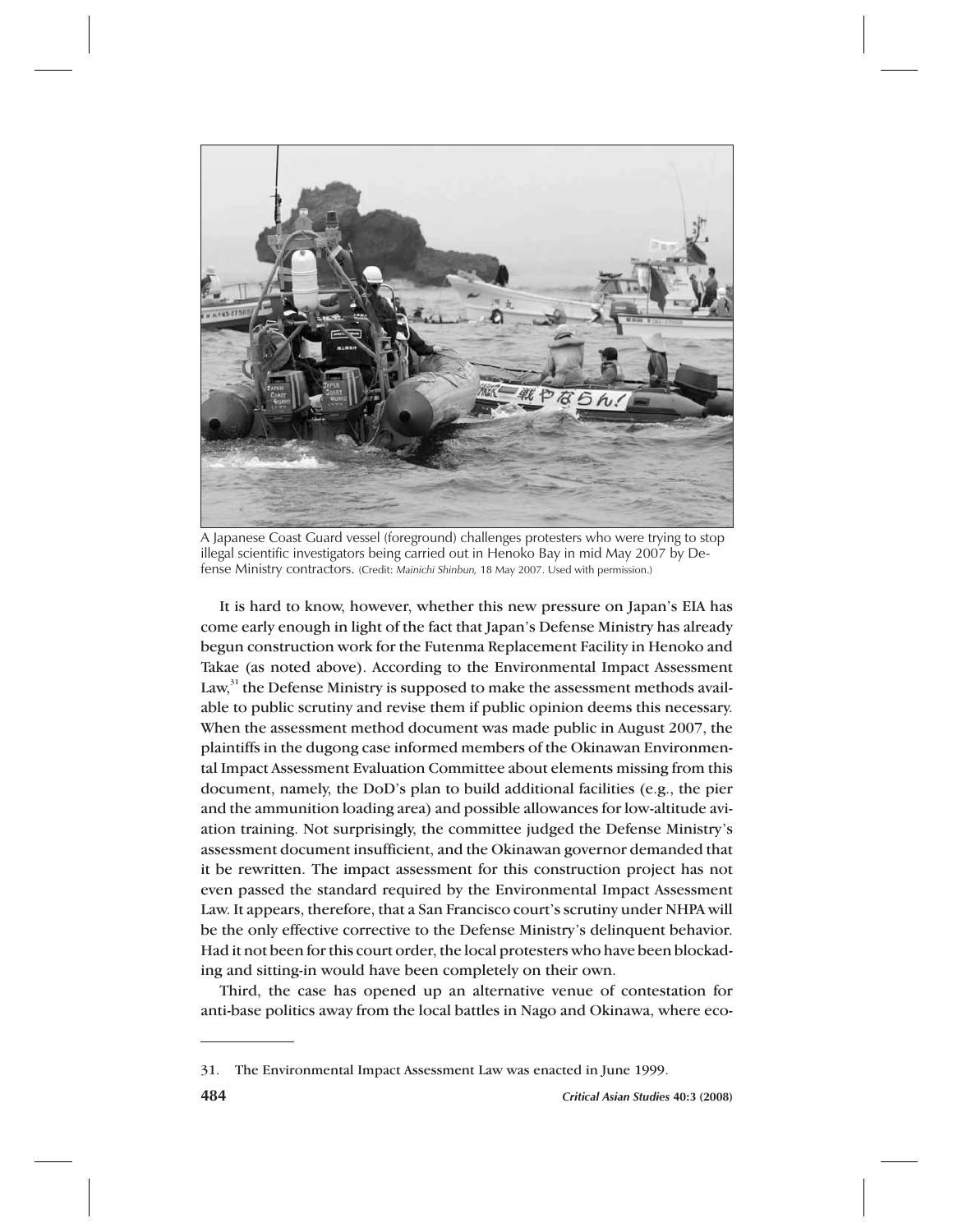nomic interest always speaks louder than humanitarian norms. In the past decade, the mainstream stakeholders in Henoko and Nago City, including the mayor, local governments, the construction industry, and the chamber of commerce, have decided to accept the new base. Many of the locals have likewise seen base-related compensation as a way of adapting to globalizing economic conditions. Nevertheless, at the end of the day, Okinawans across the board have shown a concern for the local environment, as well as a desire to live in a society free of militarism and war.<sup>32</sup>

With no room allowed for compensation politics and with Okinawans "forced to choose" for so long in favor of the bases, $33$  the San Francisco case illustrates how transnational civil society actors can bypass a deficient democratic system in one state.

Epstein argues that conflicts over nature and conservation today are increasingly less understood in terms of state borders and more in terms of immediate locality and social class.<sup>34</sup> This is evident in the attitudes of local Okinawans to U.S. bases. With regard to the people in Henoko, Inoue points out two different kinds of "Okinawan" identities. One belongs to a middle-class "Okinawa," while the other is centered on the working-class. The second is a "different kind of Okinawan," strongly grounded locally, in this case, in the concrete everyday lives of Henokoans. The former, consisting of more globally switched-on Okinawans, are proudly conscious of their distinct "way of life," unashamed of it being considered "backward." Whilst "appropriating the affluence of Okinawa made possible by the post-reversion Japanese money," middle-class Okinawans oppose the U.S. military "in light of the globalised citizenship discourses centring on human rights, democracy, peace, ecology, and women's issues."<sup>35</sup>

Working-class Henokoans, on the other hand, are "financially insecure, often living in fear of failure, decline, and underdevelopment;…they tended to reluctantly support the U.S. base in exchange for rent money and jobs the Japanese government provided."36 For these Henokoans, human survival comes with economic development and the preservation of dugongs must be way down the priority list (after all, they can go and see dugongs in Australia on their once-ina-lifetime trips overseas). Just as whaling cannot be "reduced to relations between states,"<sup>37</sup> the politics of U.S. military bases is, to a significant extent, played across another divide between the global and the hamlet; it is not exclusively a matter of U.S.-Japan inter-state arrangements.

The Okinawan dugong case avoided the usual battle that takes place in local politics by taking it to a San Francisco Federal Court. For once, instead of battling their fellow working-class Okinawans at the hamlet level, the anti-base Okinawans managed to directly tackle the real enemy — the U.S. and Japanese

**Miyume / "Okinawa Dugong" Case 485**

<sup>32.</sup> Inoue 2007, 125.

<sup>33.</sup> Sato 2006.

<sup>34.</sup> Epstein 2003.

<sup>35.</sup> Inoue 2007, 168–69.

<sup>36.</sup> Ibid., 155.

<sup>37.</sup> Epstein 2003, 321.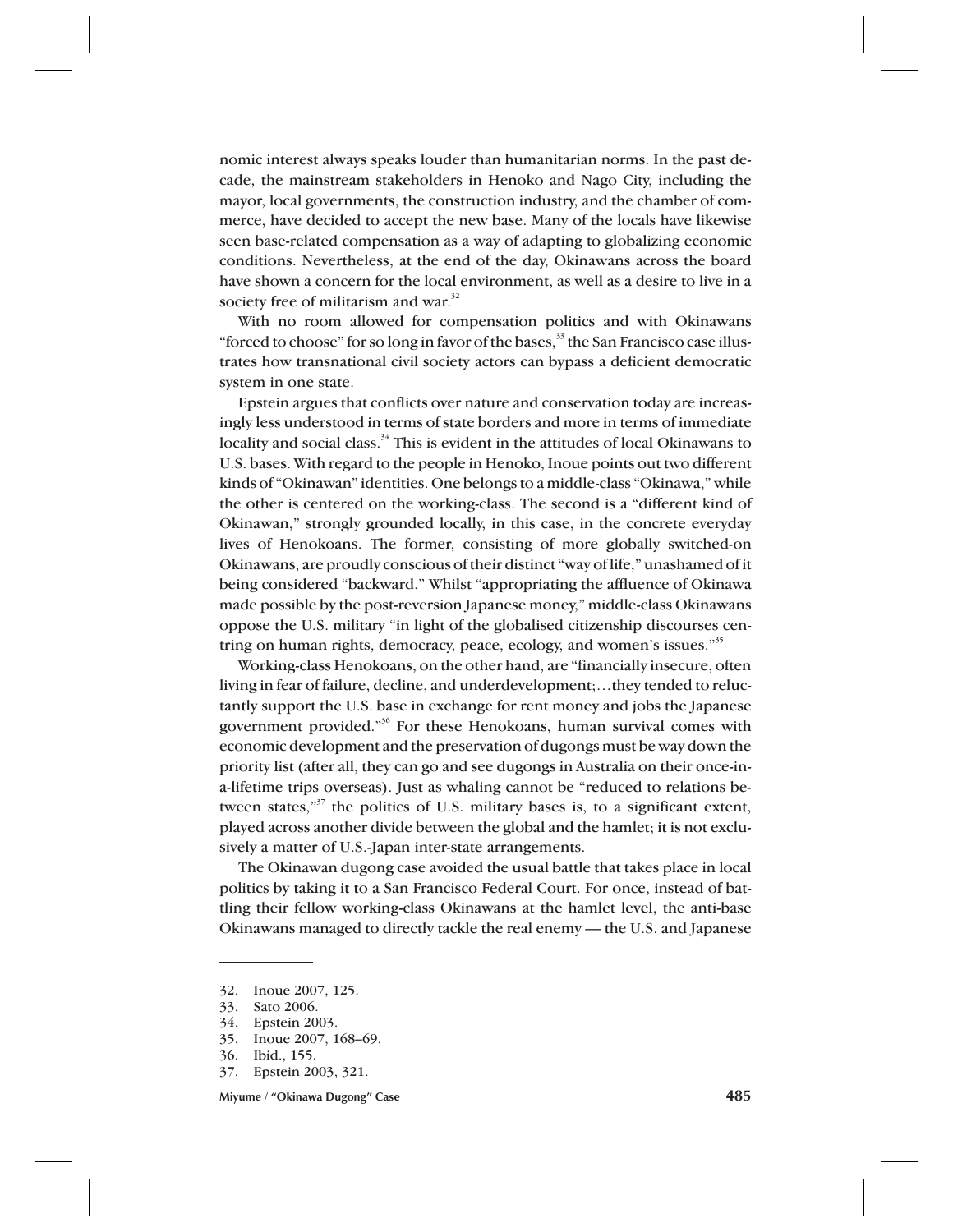governments working together as an ever more closely integrated military coalition. And the activists found welcome support among like-minded Americans.



A protester (pictured right) prepares to embark on a routine blockade at the proposed U.S. Marine airbase in Henoko Bay, May 2007. On 20 June 1998, three anti-base divers were confronted by thirteen Defense Ministry's contractors' boats, four Japanese Coast Guard boats, and twenty divers who were trying to protect scientific investigations that the protestors declare are in violation of EIA law.

## References

- Angst, Linda Isako. 2001. The sacrifice of a schoolgirl: The 1995 rape case, discourses of power, and women's lives in Okinawa. *Critical Asian Studies* 33 (2): 243–66.
- Associated Press. 2008. U.S. military must consider Japan base's impact on "sea cow" marine mammal. *International Herald Tribune.* 25 January.
- Department of Defense. 1977. *Instruction.* No. 4165.57. 8 November. Availabe on-line at http://www.dtic.mil/whs/directives/corres/pdf/416557p.pdf; accessed on 16 June 2008.
- Epstein, Charlotte. 2003. WorldWideWhale.Globalisation/dialogue of cultures?" *Cambridge Review of International Affairs* 16 (2): 309–22.
- Gillan, Kevin, and Jenny Pickerill. 2008. Transnational antiwar activism: Solidarity, diversity and the internet in Australia, Britain and the United States after 9/11. *Australian Journal of Political Science* 43 (1): 59–78.
- Ginowan Shiyakusho Kichi Taisakubu Kichi Shougaika. 2006. *Futenma Hikoujou no Anzen Futekikaku Sengen: Shichou Komento* [The mayor's manifesto regarding the Futenma Air Base's failure to meet safety standards]. Available on-line (in Japanese) at http://www.city.ginowan.okinawa.jp/2556/2581/2582/27873.html; accessed on 5 June 2008.